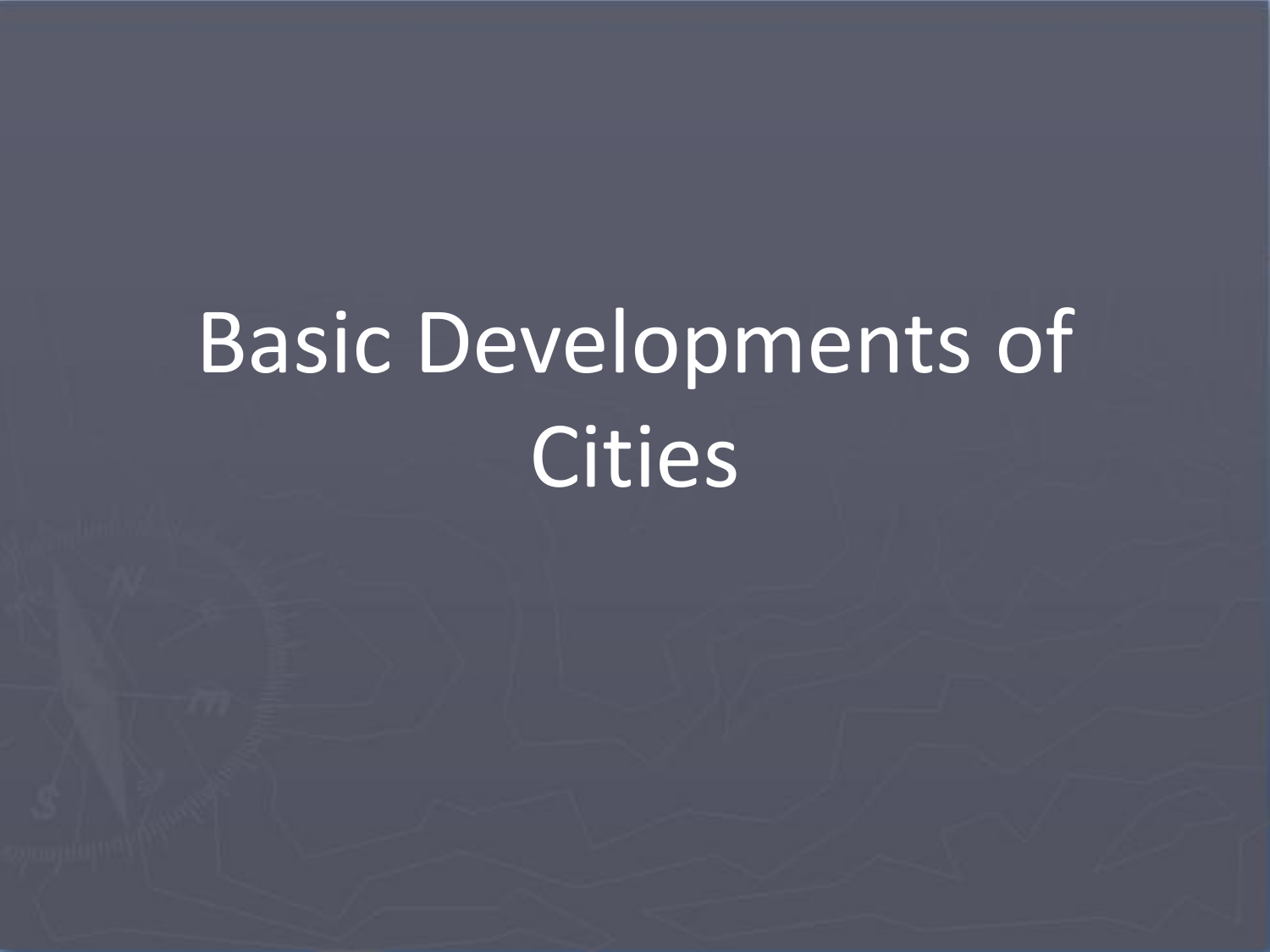## Basic Definition

• Urban – Of, living, or situated in a city or town. – Definitions of urban areas vary by region but generally are a central place for a tributary area that include a variety of shops, banks and offices

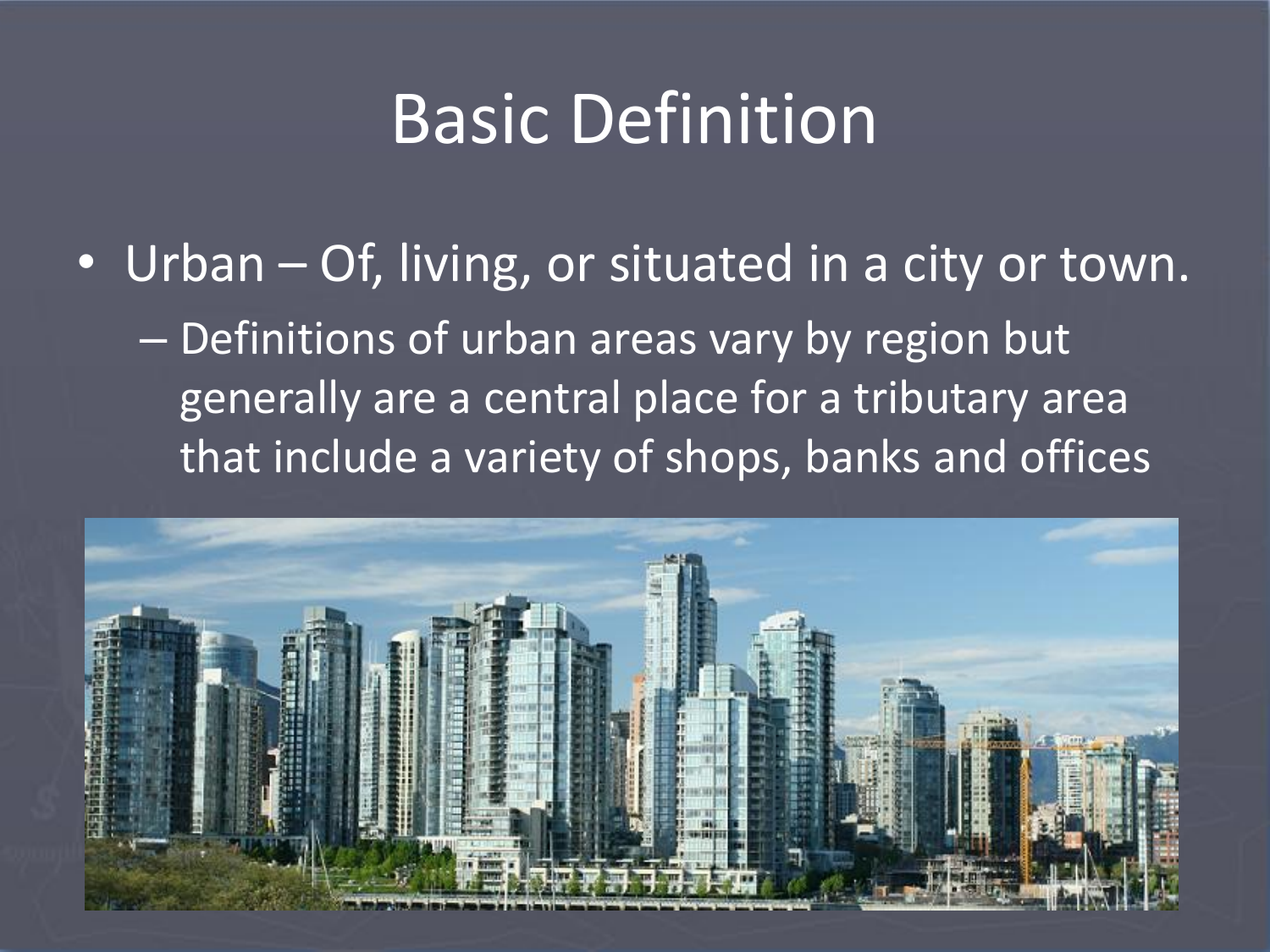# Urbanization Defined

• The increasing number of people that migrate from rural to urban areas. It predominantly results in the physical growth of urban areas, be it horizontal or vertical.

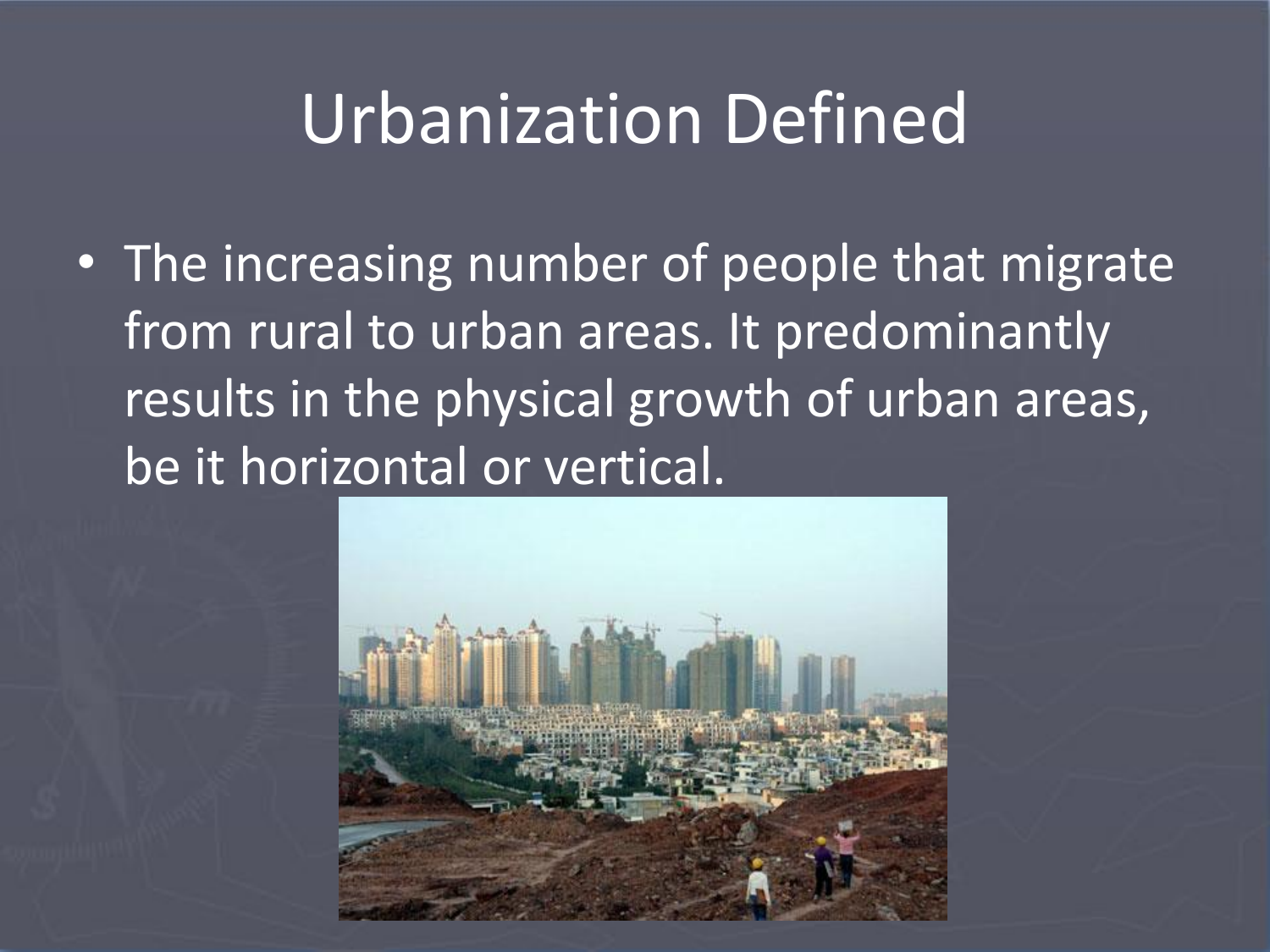#### Earliest Uses for Cities

- First cities developed in Mesopotamia and Asia Minor around 10,000 – 12,000 years ago
	- Connected to **First Agriculture Revolution**
		- Domestication of certain plants and animals
			- Stable food source, needed more workers to produce food that provided for more people, that needed more workers to support production of more food, etc…
	- Densely clustered around water source
	- People grouped together for mutual protection
	- Allowed for specialization of labor and cultural developments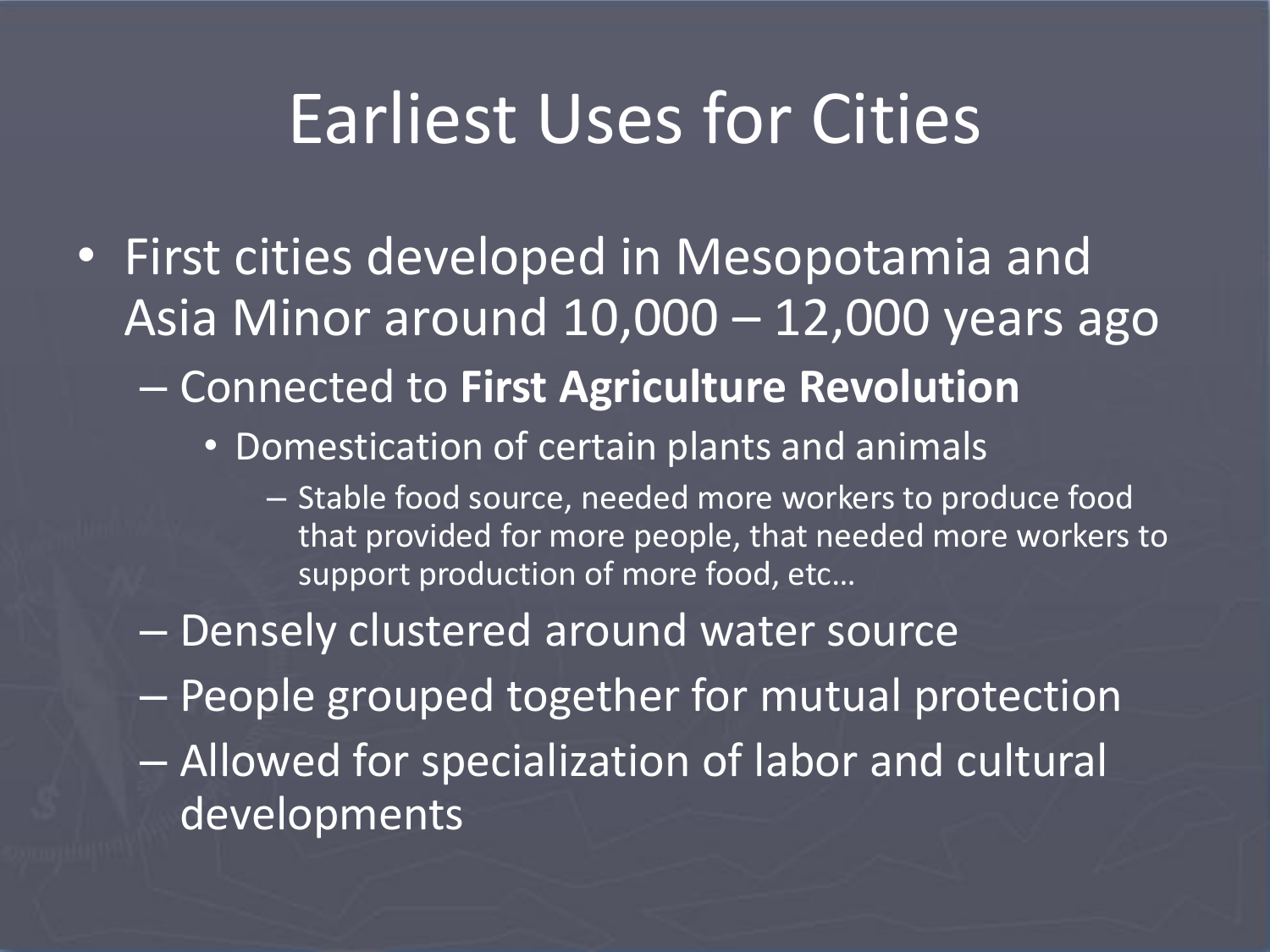# Reasons for Rapid Industrialization

- Urbanization increase rapidly in the 19<sup>th</sup> and 20<sup>th</sup> centuries
	- Industrial Revolution  $(18<sup>th</sup> 19<sup>th</sup>$  century) Changes in production leading to economic centers growing in the cities
	- **Enclosure Movement** (18<sup>th</sup>-19<sup>th</sup> century) Shift to private ownership of farmland.
	- **Second Agricultural Revolution**  (18th 20th century) Industrial technology applied to food production. Allowed for more production with less workers
	- Medical Revolution (19<sup>th</sup>-20<sup>th</sup> century) Improved medical technology (vaccinations) and sanitation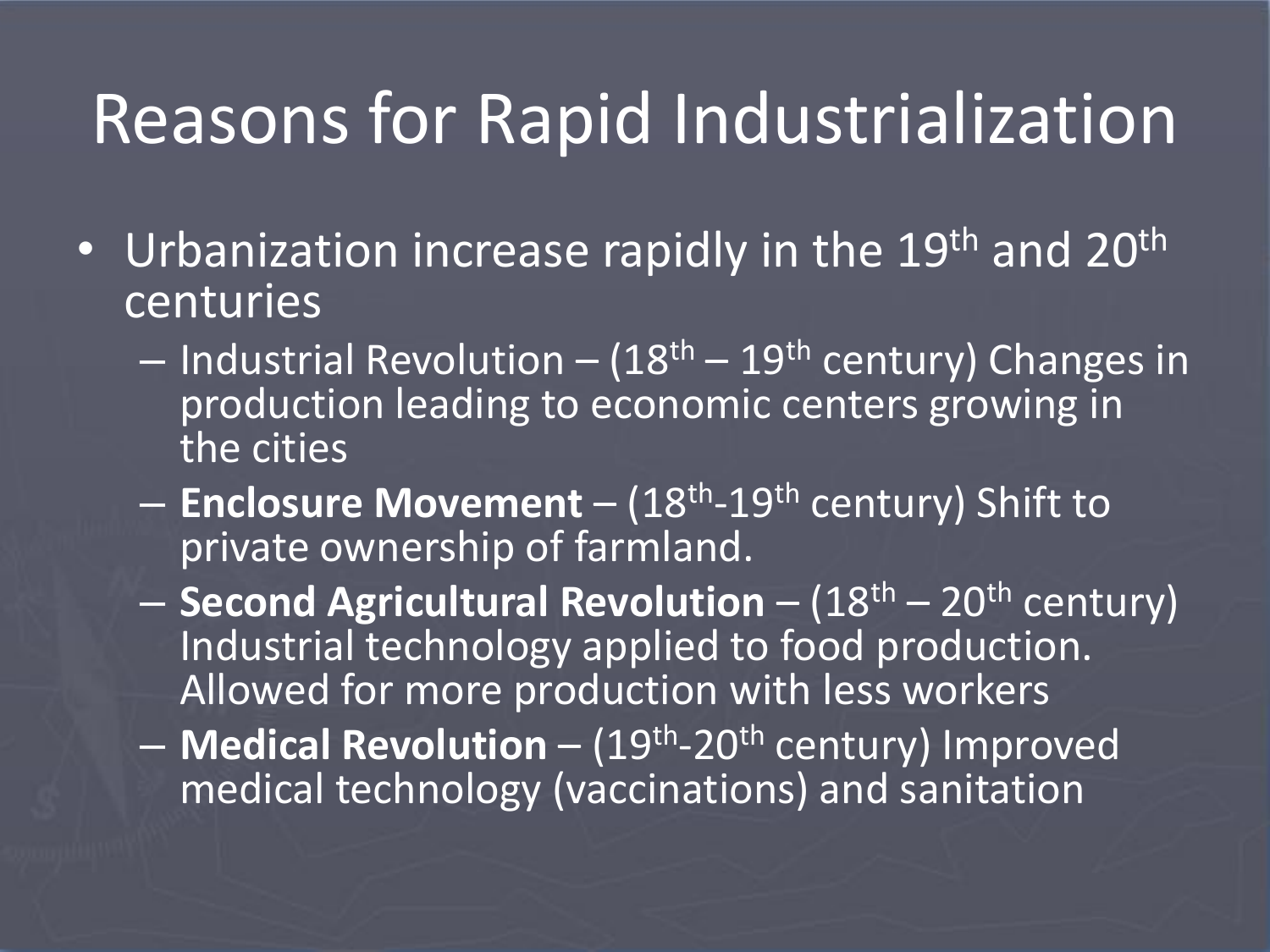#### Urbanization of the U.S., 1790 - 2000

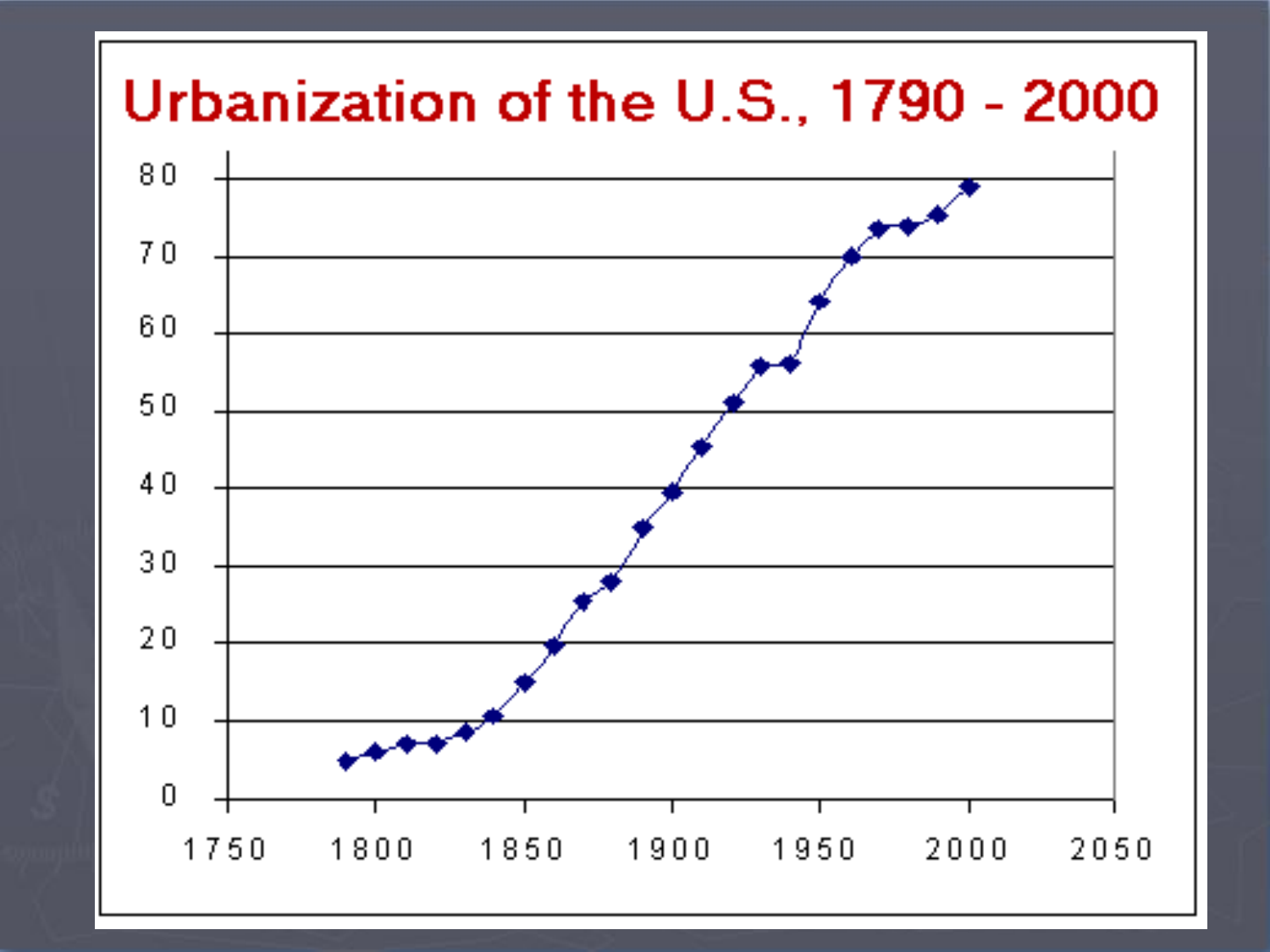# Problems with Defining a City

- No international definition for what constitutes a city
	- India defines an urban center as 5,000 inhabitants, with adult males employed primarily in nonagricultural work
	- The United States Census Bureau defines a city as a densely populated area of 2,500 people or more – South Africa counts as a city any settlement of 500 or more people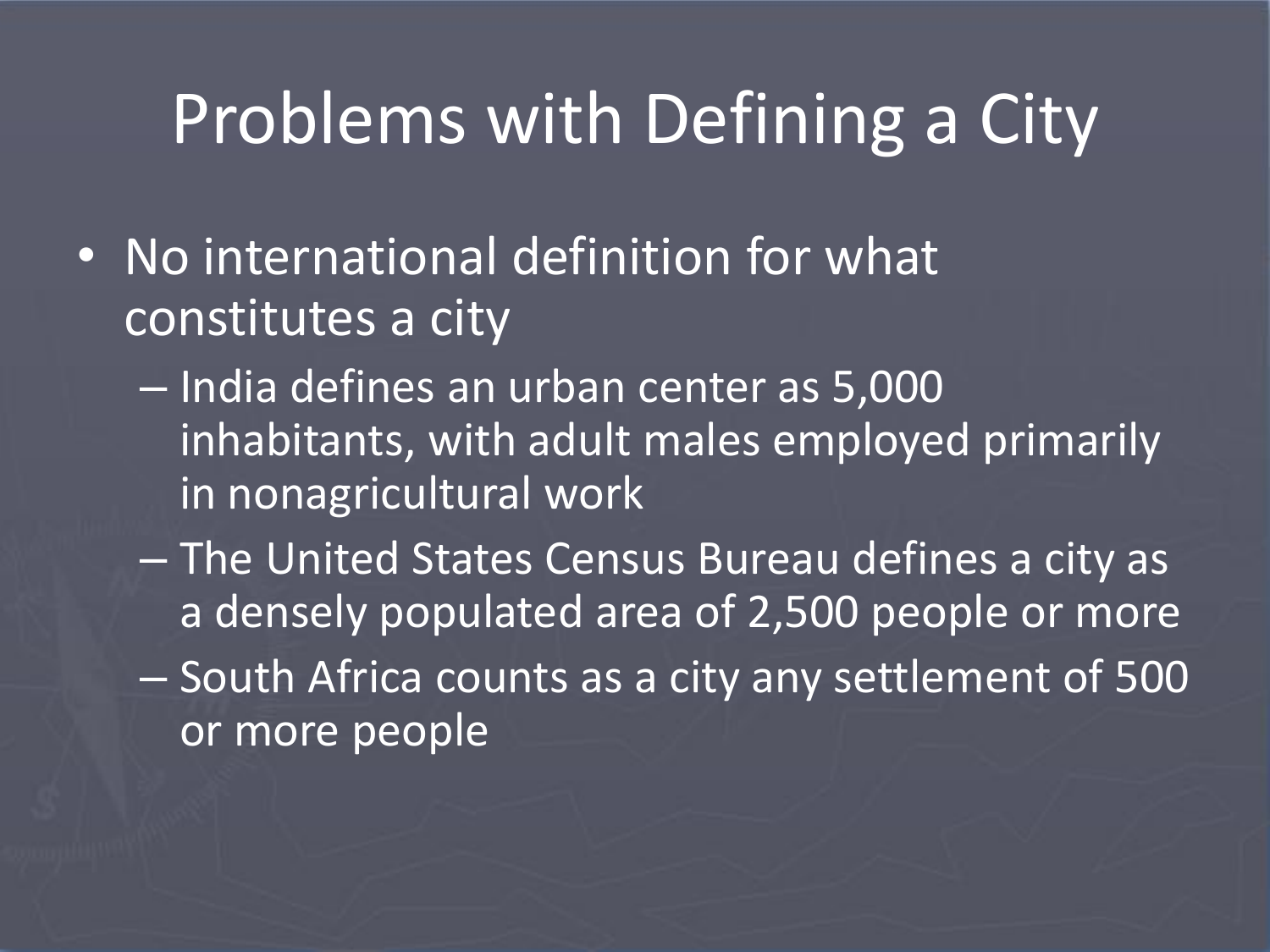## Differences in Urbanization

- More Developed Countries have higher rates of urbanized population than LDCs
- Developing countries are rapidly urbanizing – Caused by massive migration away from the country
	- People flock to the cities searching for a better life
		- Often resulting in high unemployment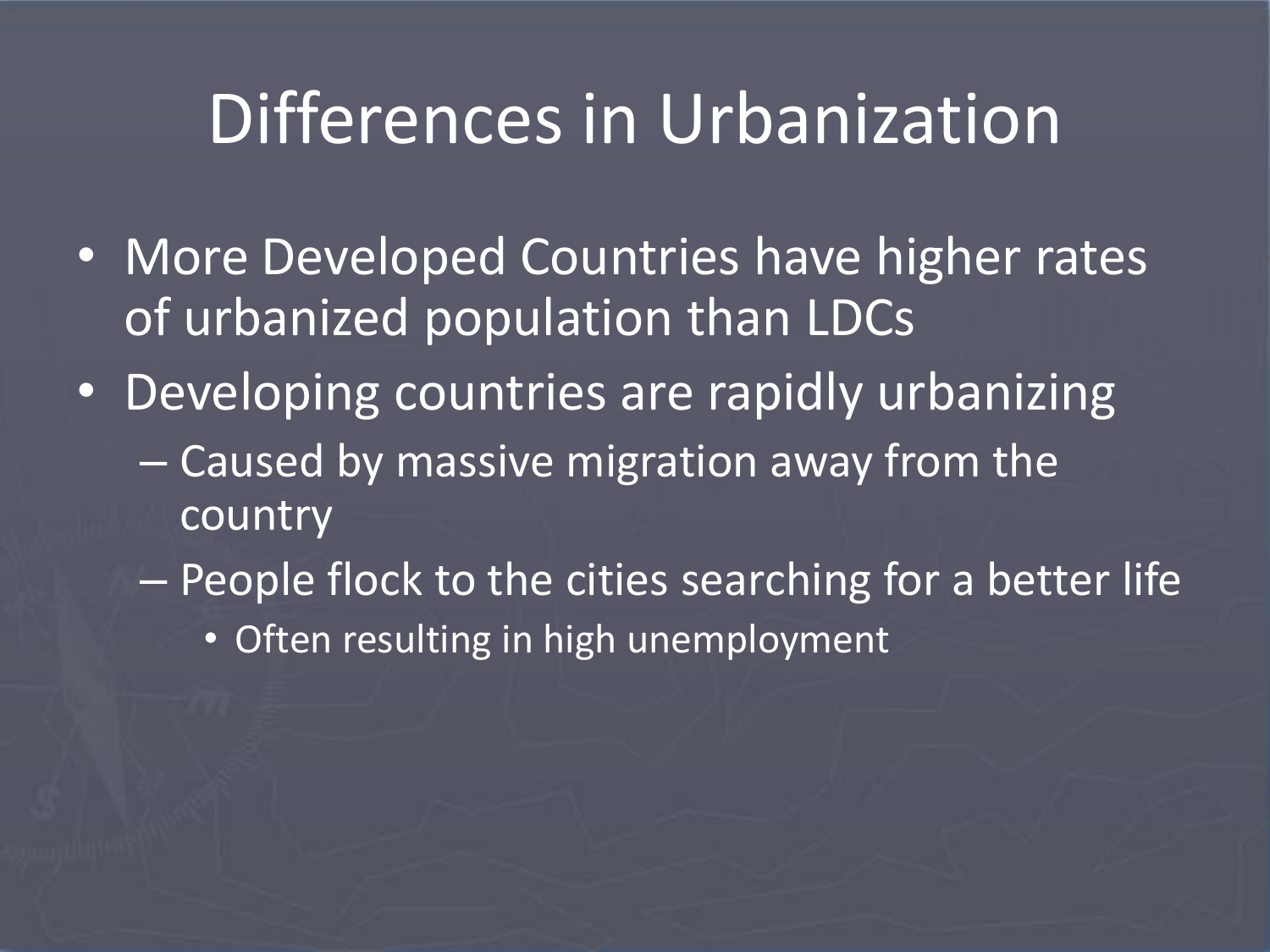# World Urban Population, 1950-2010 with Projections to 2030 (in billions)

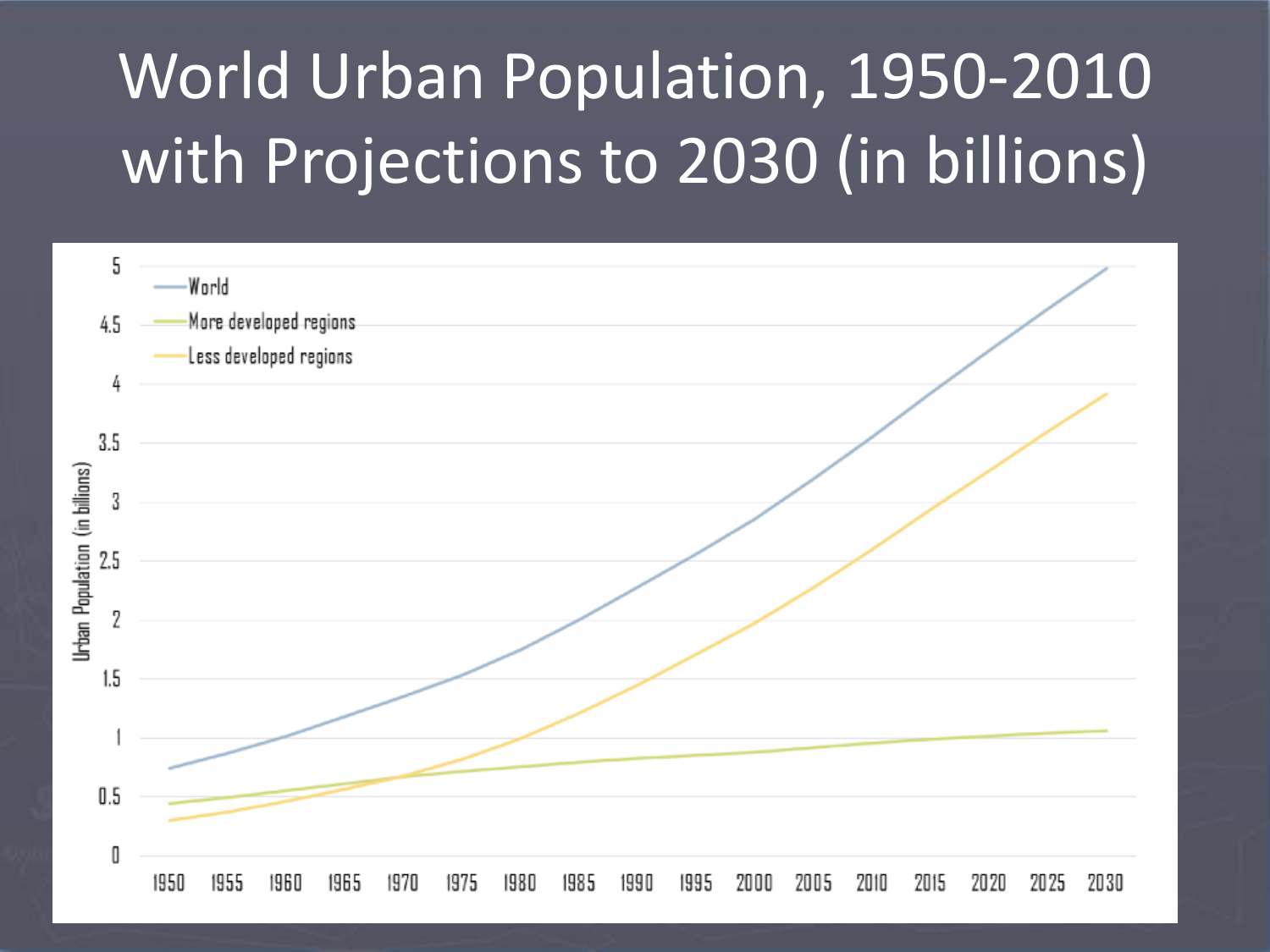#### Trends in Urbanization by Region, 2003.



Source: United Nations, World Urbanization Prospects.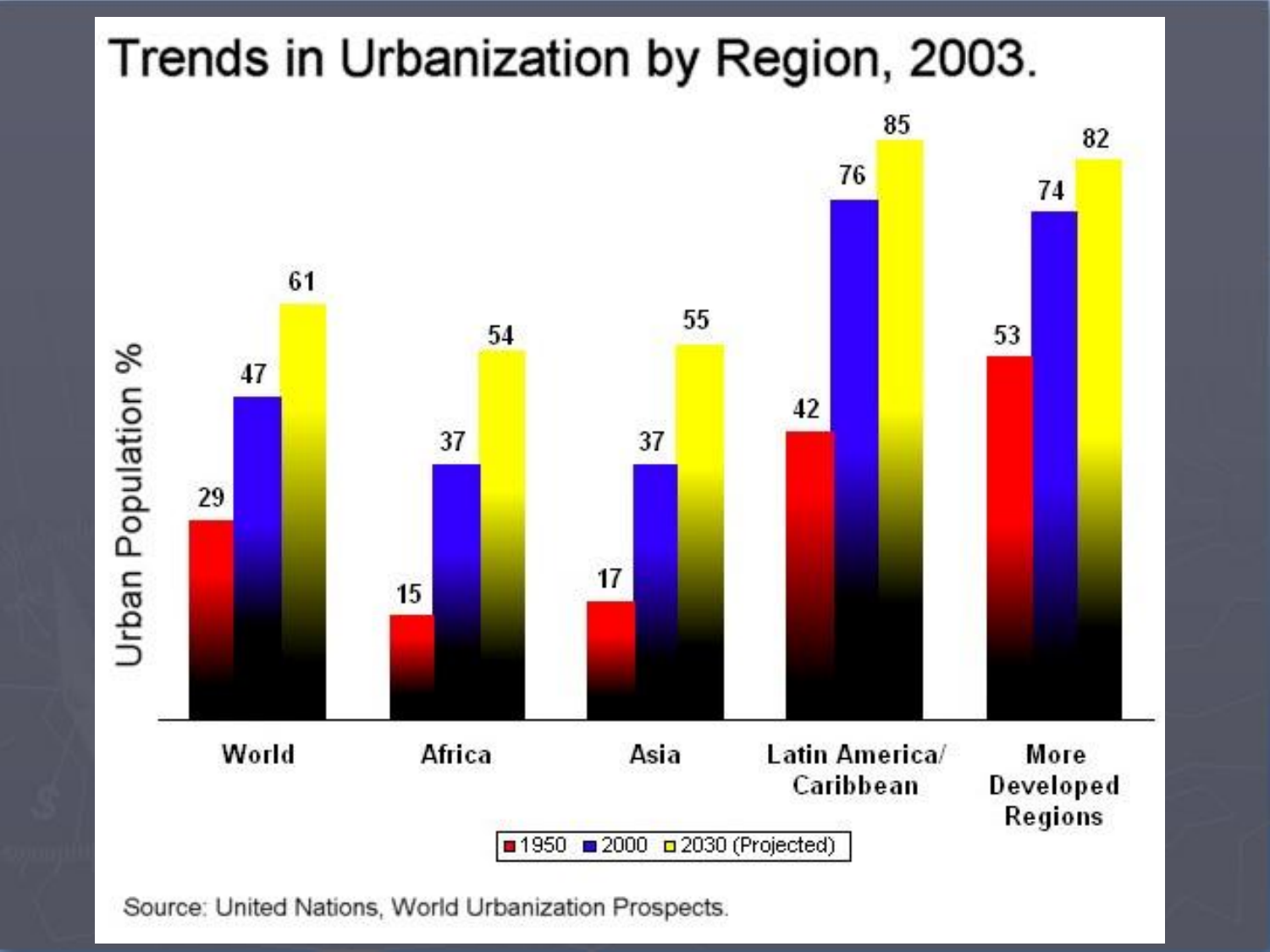#### Urban Growth Factors

- Migration of people to the cities
- Higher natural population growth rates for recent migrants
	- Because employment is unreliable, large families construct a more extensive family support system
		- Family sizes shrink when job security increases and women enter the work force